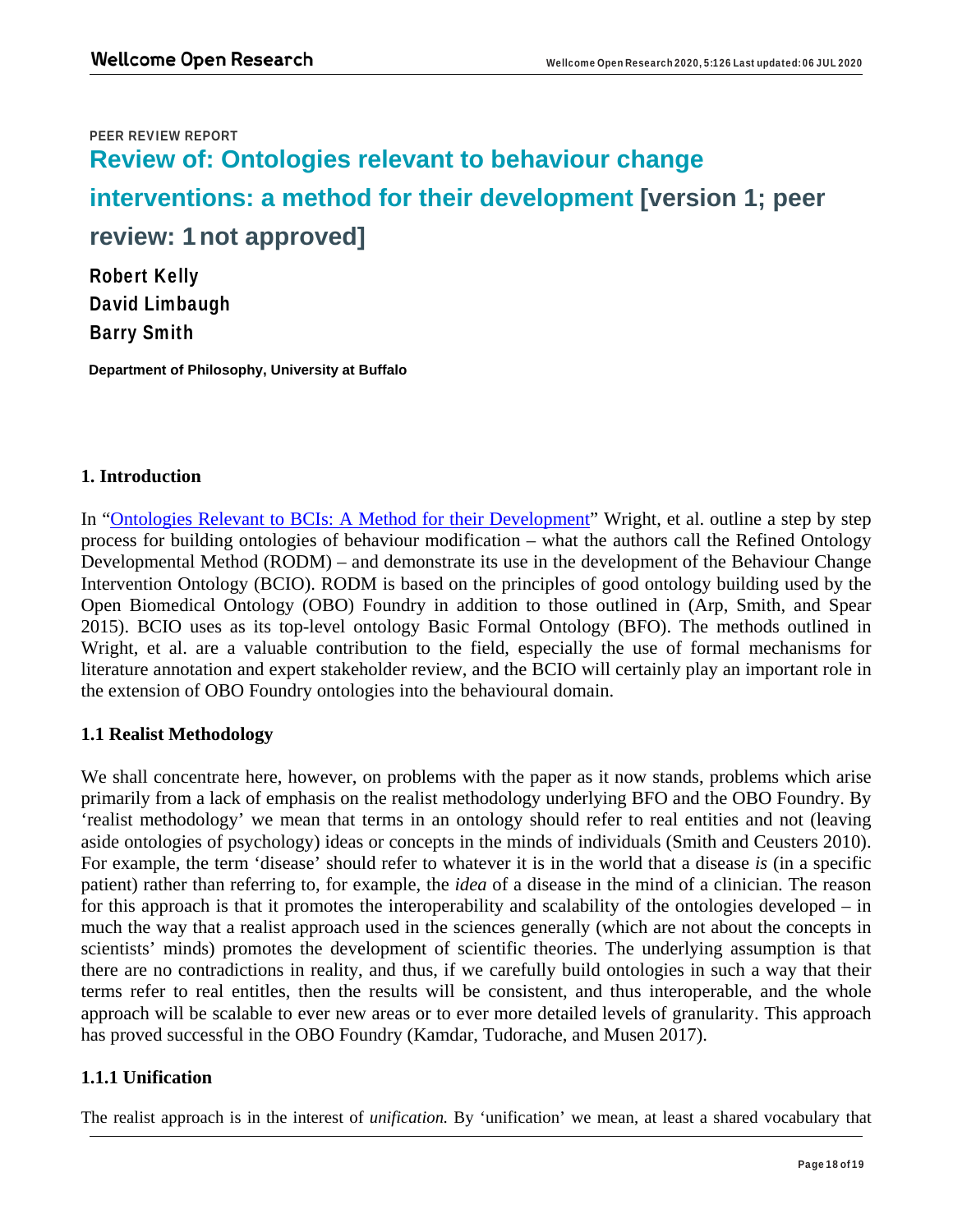allows discussants to avoid merely verbal disputes, even if there is disagreement on what the world is like. That is, unification is approached when the building blocks used to assemble theories about reality are shared, even if experts assemble those blocks in different ways. As such, unification does not require absence of disagreement. It requires only that, when disagreement occurs, it is a disagreement over the nature of some phenomenon – of reality as it is – rather than over what some phenomenon is rightly called – for example, should we call it a 'mallard' or a 'duck'? An example of such a verbal dispute is provided by William James:

The corpus of the dispute was a squirrel—a live squirrel supposed to be clinging to one side of a tree-trunk; while over against the tree's opposite side a human being was imagined to stand. This human witness tries to get sight of the squirrel by moving rapidly round the tree, but no matter how fast he goes, the squirrel moves as fast in the opposite direction, and always keeps the tree between himself and the man, so that never a glimpse of him is caught. The resultant metaphysical problem now is this: Does the man go round the squirrel or not? (James 1907, 34)

The answer is, of course, it depends on what type of activity is properly referred to by 'go around', and were all of the senses of 'go around' distinguished and given appropriate labels and definitions, then all that would be left is a dispute about which sense of 'go around' is the right one to use in this instance: the discussants would have achieved unification.

Unification is accomplished (at least) through having a shared vocabulary through which to express disagreement. For example, if one person claims that addiction is a disease while another claims that it is not, then to avoid merely verbal disputes it is important that 'addiction' and 'disease' mean the same thing to each person. Agreement of this sort is most readily achieved through the principle of low hanging fruit: start with vocabulary that reflects real entities unproblematically, and build up from there definitions of more complicated phenomena.

## **1.1.2 Scientifically Sound**

Now, while the authors never use the term 'realist' when they describe their methodologies, they do mention the need for ontological vocabularies to be *scientifically sound*. What the authors mean by 'scientifically sound' is unclear but seems to be:

- 1) terms are understandable by experts, and
- 2) terms are expressive enough to refer to all relevant entities in a field.

While these conditions are important, they are not enough on their own to ensure that an ontology is realist, and thus not enough to build a good ontology. This is because, though experts in a field are generally extremely good at describing, to other experts in their field, entities relevant to their domain, they are not always good at describing them in a way that promotes the development of clear, organized, scalable, and interoperable vocabularies that can be understood also by experts in neighboring fields.

The data-driven approach outlined by the authors to building and revising ontologies should, then, be paired with a process of carefully examining how terms are used by experts in order to understand the reality being referred to, and then adjusting and adding terms so that the ontology is both understandable to and usable by experts and such as to follow the structure of reality.

## **2 Specific Criticisms**

## **2.1 Definitions of Key Terms**

Table 1 in Wright, et al. provides a glossary of key terms used in their article (as contrasted with terms in the BCIO). There are problems with some of the definitions of these terms, however, and in the spirit of complying with realist methods of ontology building and the goal of unification, it is useful if all relevant terms are treated as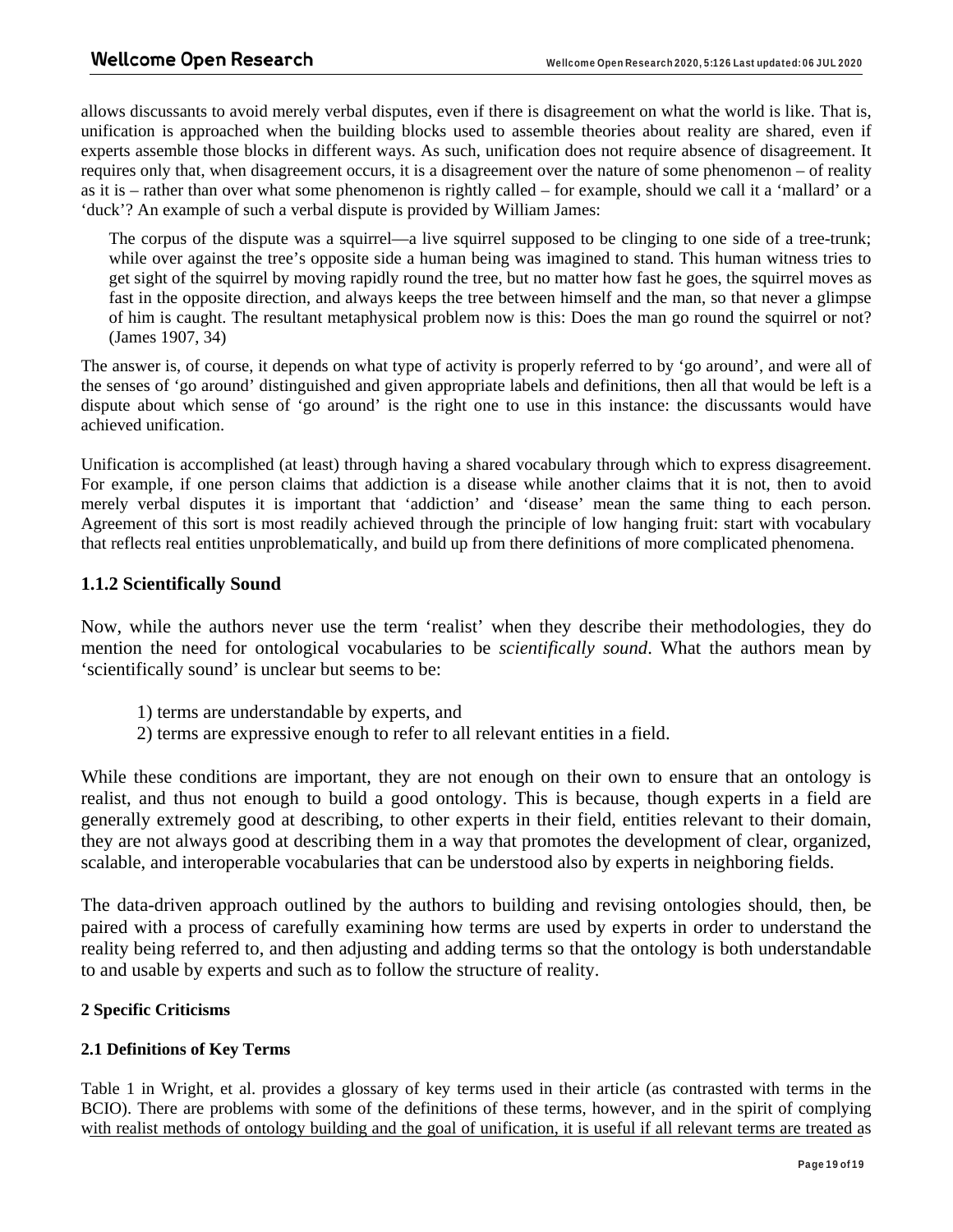if they are or will be included in an ontology.

**Artificial Intelligence**: The theory and practice of building computer programs to perform tasks that a human would reasonably regard as requiring intelligence.

According to the authors, 'Artificial Intelligence' is defined as a concept or piece of knowledge ("theory"), which is a continuant, and as a process ("practice"), which is an occurrent. Nothing can be both a continuant and an occurrent. By the authors' own lights, this is a bad definition because it traverses the two most fundamental categories of reality and thereby invites ambiguity when used in the article. However, to make matters worse, the authors then go on to use 'artificial intelligence' in what seems to be yet another sense: "*Artificial Intelligence* (AI) within the knowledge system will make predictions based on the evidence in response to users' queries about the most effective interventions in a wide variety of situations (e.g. type of behaviour, mode of delivery, population, setting)," which seems to suggest that AI is to be understood as an algorithm (p. 13).

**Interoperability**: Ontology developers should collaborate with others wherever possible to re-use entities and limit duplication of work. Interoperability of ontologies sits within the OBO Foundry principle of Commitment to Collaboration.

Unfortunately, this definition (or elucidation) does not correspond to the way 'interoperability' is predominantly used, according to which (in the simplest version): two systems are interoperable if data coming from each system can be used by the other system.

What the authors provide, however, is not a definition of 'interoperability' but rather a prescriptive statement ("ontology developers *should*…"). Furthermore, it misunderstands the OBO Foundry principle of Commitment to Collaboration, which sites collaboration as having interoperability as one of its benefits, not as something that would be part of the definition of 'interoperability'. What the authors seem to be gesturing towards is a practice of making an ontology interoperable (in the standard sense) by using pre-existing terms and definitions where applicable. Thus, they are doing little more, here, than repeating the OBO Foundry's Commitment to Collaboration:

An expectation that Foundry ontologies will collaborate with other Foundry ontologies, particularly in ensuring orthogonality of distinct ontologies, in re-using content from other ontologies in cross-product definitions where appropriate, and in establishing and evolving Foundry principles to advance the Foundry suite of ontologies to better serve the joint users (http://www.obofoundry.org/principles/fp-010 collaboration.html).

#### **2.2 Ontologies as Knowledge Graphs**

The authors sometimes describe ontologies as representing knowledge. This is, of course, true in the sense that ontologies do indeed provide proxies (for instance, in the form of definitions, and of is-a and other links in the ontology graph) for items of knowledge. If 'representing' is understood as meaning 'stand-in proxy for', then 'to represent knowledge' comes close to capturing the goal of realist ontology development. Unfortunately, however, there is another use of 'represent' and this yields a reading according to which terms in an ontology should *be about* or *refer to* knowledge, and this is antithetical to the realist methodology (just as 'ontologies represent concepts in people's minds' is antithetical to the realist methodology). More generally: terms like 'knowledge representation' should only ever be used with caution, because they run the risk of encouraging bad ontology development. Examples of Wright, et al.'s use of such terms are as follows (emphasis added): "Ontologies are *knowledge structures* …" (abstract) or "ontologies *encapsulate knowledge*…" (p. 3).

The same issue occurs in another paper developing the lower-level Mode of Delivery (MoD) Ontology that extends the BCIO (Marques, et al., "Delivering Behaviour Change Interventions: Development of a Mode of Delivery Ontology" [version 1]), and which shared a number of the same authors, where it is asserted that, "An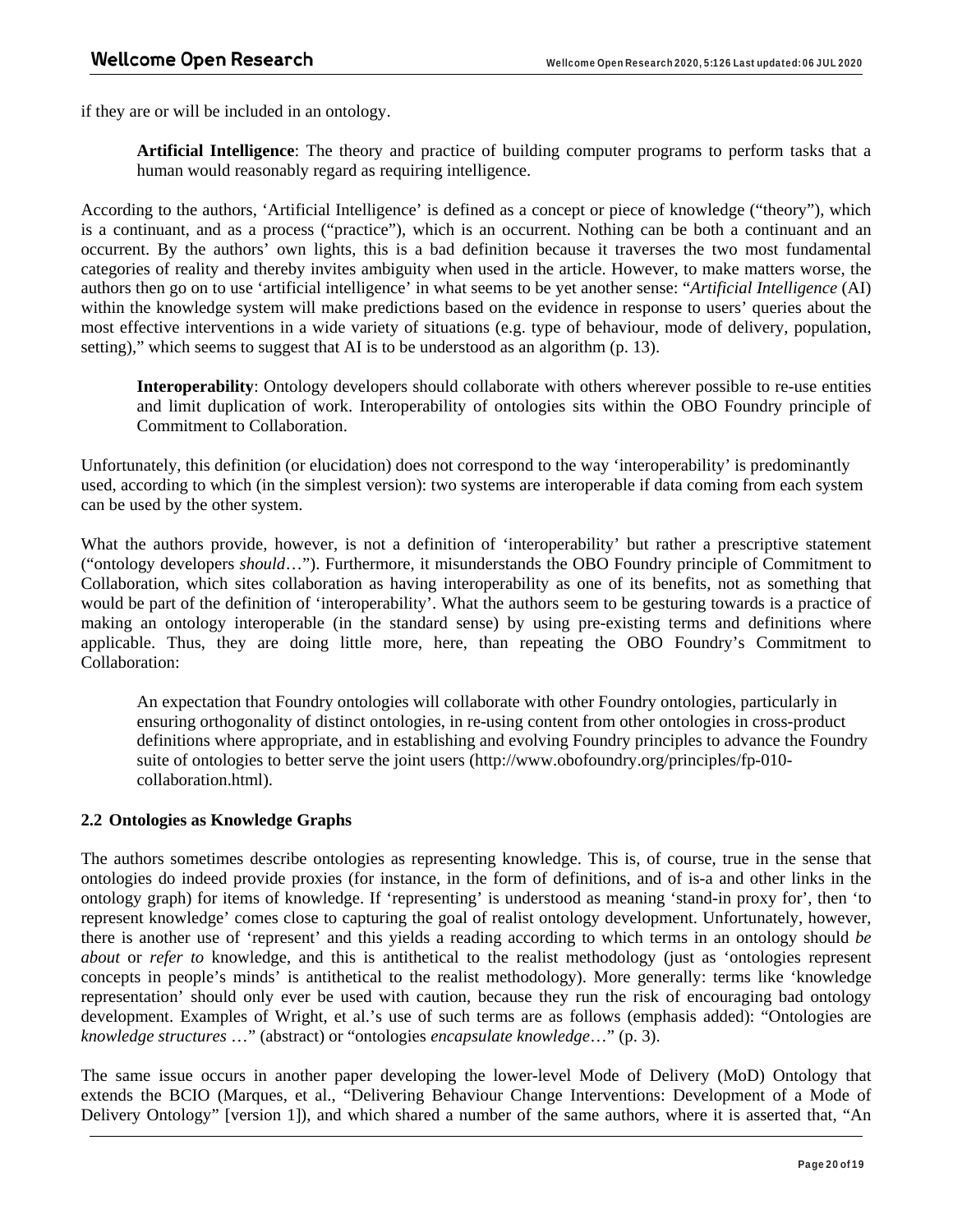ontology is a more expressive structure *for organizing knowledge*," (p. 3, emphasis added) and that, "The research team developed relationships between ontology entities to formally capture the *types of knowledge that are present in the ontology*" (p. 6, emphasis added).

#### **2.3 Lack of Conformance with Basic Formal Ontology**

**Dispositions.** Wright et al. define 'BCI scenario' as being both a **disposition**, which is a **specifically dependent continuant** in BFO, and a **process**, which is an **occurrent**. In line with the realist approach and principles of BFO and the OBO Foundry, no continuant is an occurrent and no occurrent is a continuant.

- a. **'BCI scenario':** said to be the disposition (SDC) had by multiple entity types, but it is defined as a sub-type of **planned process** (occurrent).
	- i. **BCI scenario** subclass\_of **planned process**
	- ii. **BCI scenario plan** realizes **BCI scenario**



iii. **BCI scenario report** has\_disposition **BCI scenario**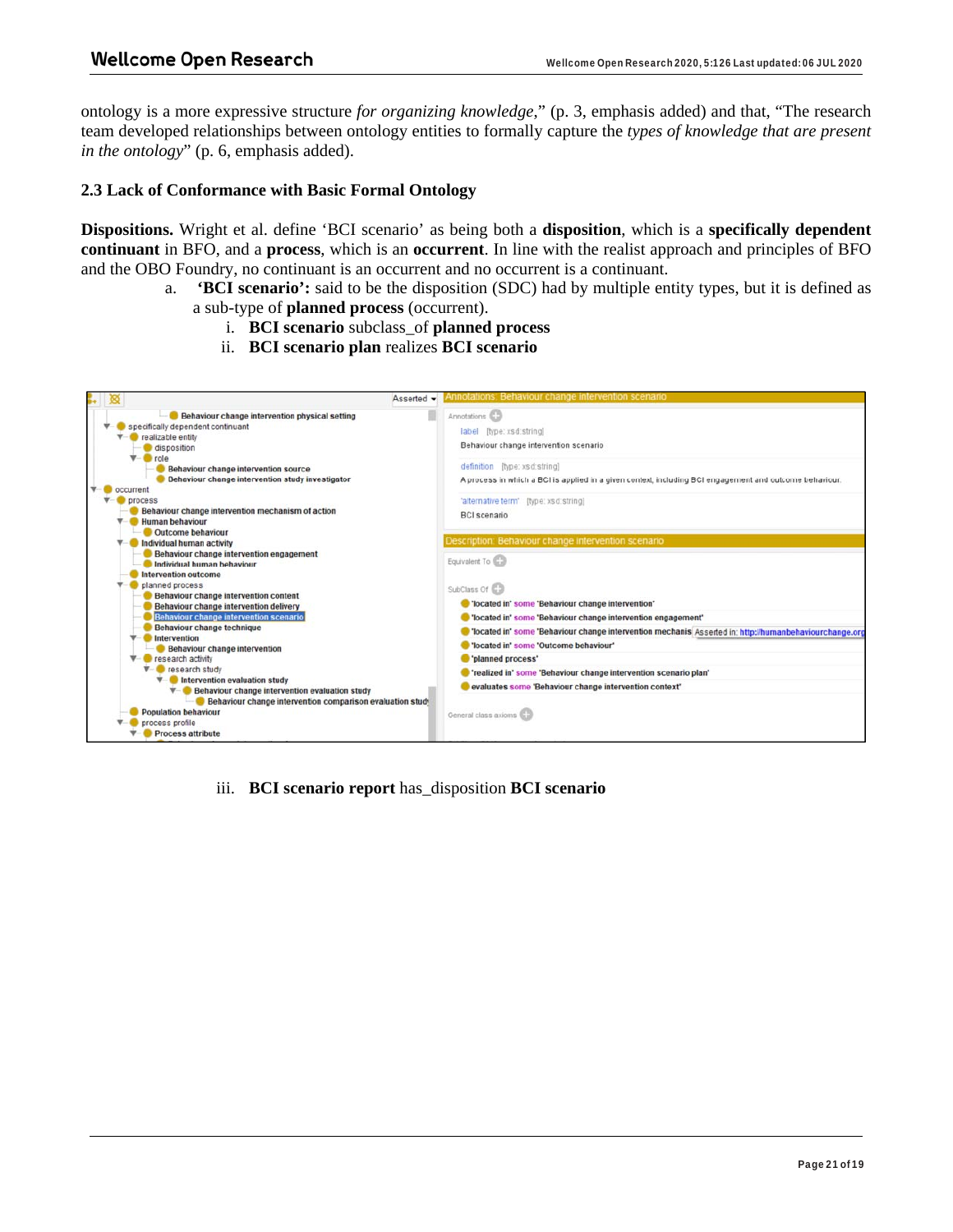

iv. **BCI scenario plan** realizes **BCI scenario** (see image above, under (ii)), and **BCI scenario plan** subclass\_of **information content entity**

| ss hierarchy. Behaviour change intervention scenario plan                                                                                                                                                                                                                                                                                                                                                                                                                                                                                                                                                                                                                                                                                                                                      | 图田目图图      | Annotations Usage                                                                                                                                                                                                                                                                        |
|------------------------------------------------------------------------------------------------------------------------------------------------------------------------------------------------------------------------------------------------------------------------------------------------------------------------------------------------------------------------------------------------------------------------------------------------------------------------------------------------------------------------------------------------------------------------------------------------------------------------------------------------------------------------------------------------------------------------------------------------------------------------------------------------|------------|------------------------------------------------------------------------------------------------------------------------------------------------------------------------------------------------------------------------------------------------------------------------------------------|
|                                                                                                                                                                                                                                                                                                                                                                                                                                                                                                                                                                                                                                                                                                                                                                                                | Asserted - | Annotations: Behaviour change intervention scenario plan                                                                                                                                                                                                                                 |
| owl:Thing<br>entity<br>continuant<br>generically dependent continuant<br>information content entity<br>Behaviour change intervention evaluation study risk of bias or error<br>$\nabla$ data item<br>$V -$ Evaluation finding<br>Behaviour change intervention evaluation finding<br>Behaviour change intervention effect estimate<br>Behaviour change intervention outcome estimate<br>directive information entity<br>plan specification<br>Behaviour change intervention evaluation study plan<br>Behaviour change intervention scenario plan<br>document<br>report<br>Behaviour change intervention evaluation report<br>Behaviour change intervention scenario report<br>independent continuant<br>immaterial entity<br>site<br>environmental zone<br>populated place<br>dense settlement |            | Annotations <b>CD</b><br>label [type: xsd:string]<br>Behaviour change intervention scenario plan<br>definition [type: xsd:string]<br>A plan specification that represents an intended or hypothetical BCI scenario.<br>'alternative term' [type: xsd:string]<br><b>BCI</b> scenario plan |
|                                                                                                                                                                                                                                                                                                                                                                                                                                                                                                                                                                                                                                                                                                                                                                                                |            | Description: Behaviour change intervention scenario plan<br>Equivalent To CD<br>SubClass Of CD<br>"plan specification"<br>General class axioms CD<br>SubClass Of (Anonymous Ancestor)                                                                                                    |

- b. **'outcome behaviour':** said to be the **disposition** (SDC) had by some entity types, but it is defined as a sub-type of **planned process** (occurrent).
	- i. **BCI outcome estimate** has\_disposition **outcome behaviour**
	- ii. **BCI outcome estimate** realizes **BCI evaluation study**, and **BCI outcome estimate**  subclass\_of **information content entity** (not a realizing entity)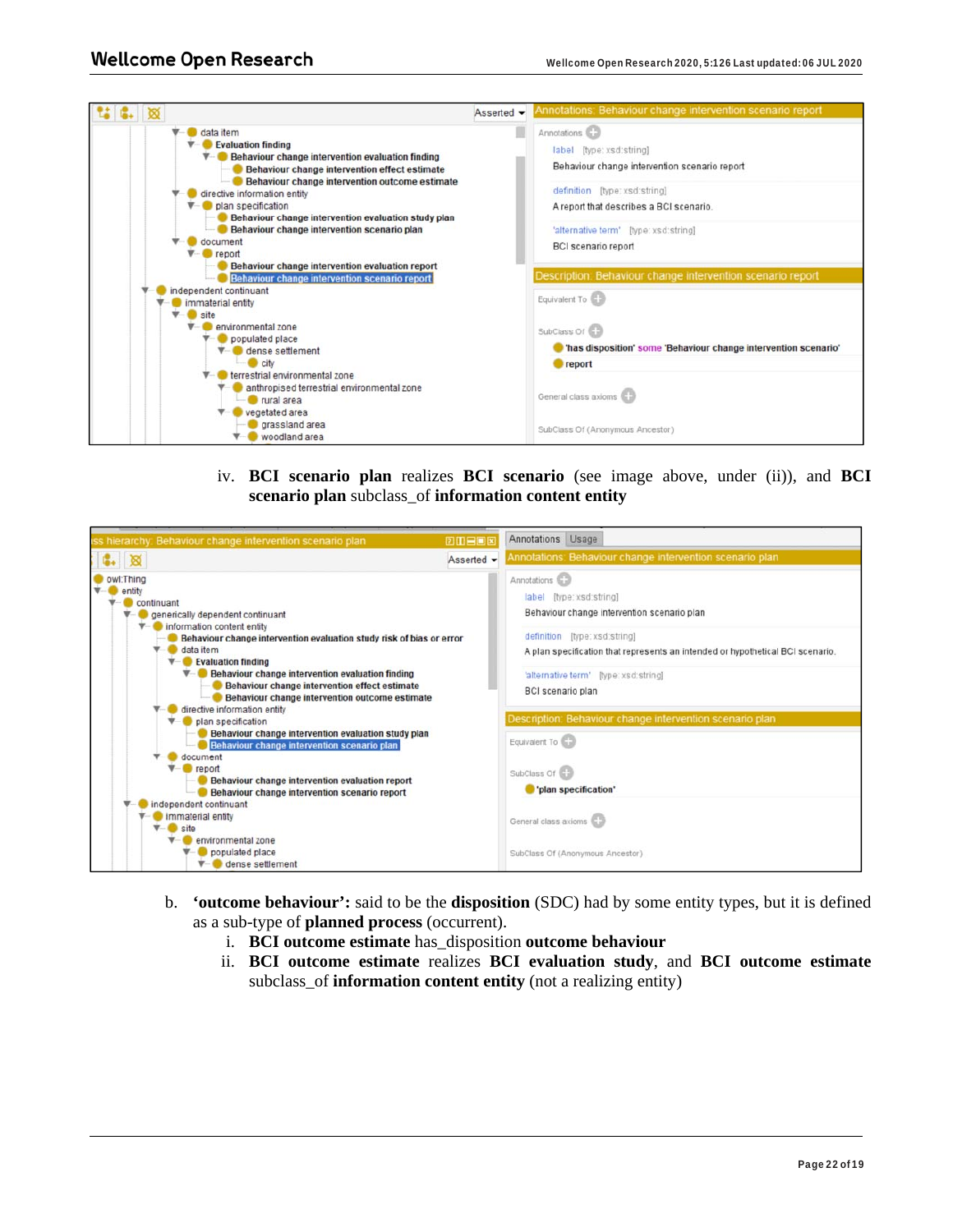

iii. **BCI outcome estimate realizes <b>BCI evaluation study** (image directly above), but **BCI evaluation study** realized\_by **BCI evaluation study plan** (again, a non-realizing ICE, per image directly above)

| specifically dependent continuant                         | label (type: xsd:string)                                                   |
|-----------------------------------------------------------|----------------------------------------------------------------------------|
| realizable entity                                         |                                                                            |
| disposition                                               | Behaviour change intervention evaluation study                             |
| role                                                      |                                                                            |
| Behaviour change intervention source                      | definition [type: xsd:string]                                              |
| Behaviour change intervention study investigator          | An intervention evaluation study of a BCI scenario.                        |
| occurrent                                                 |                                                                            |
| process                                                   | 'alternative term' [type: xsd:string]                                      |
| Behaviour change intervention mechanism of action         | <b>BCI</b> evaluation study                                                |
| <b>Human behaviour</b>                                    |                                                                            |
| Outcome behaviour                                         |                                                                            |
| Individual human activity                                 | Description: Behaviour change intervention evaluation study                |
| Behaviour change intervention engagement                  | Equivalent To CD                                                           |
| Individual human behaviour                                |                                                                            |
| Intervention outcome                                      |                                                                            |
| planned process<br>Behaviour change intervention content  | SubClass Of CD                                                             |
| Behaviour change intervention delivery                    | Comparatively evaluates' some 'Behaviour change intervention scenario'     |
| Behaviour change intervention scenario                    | Thas BCI source' some 'Behaviour change intervention study investigator'   |
| Behaviour change technique                                |                                                                            |
| <b>Intervention</b>                                       | "has study investigator' some 'Behaviour change intervention study sample' |
| Behaviour change intervention                             | 'Intervention evaluation study'                                            |
| research activity<br>$\Psi -$                             | 'realized in' some 'Behaviour change intervention evaluation study plan'   |
| research study                                            |                                                                            |
| Intervention evaluation study                             |                                                                            |
| Behaviour change intervention evaluation study            | General class axioms CD                                                    |
| Behaviour change intervention comparison evaluation study |                                                                            |
| <b>Population behaviour</b>                               | SubClass Of (Anonymous Ancestor)                                           |
| process profile                                           |                                                                            |

iv. **outcome behaviour** (said to be disposition) subclass\_of **process**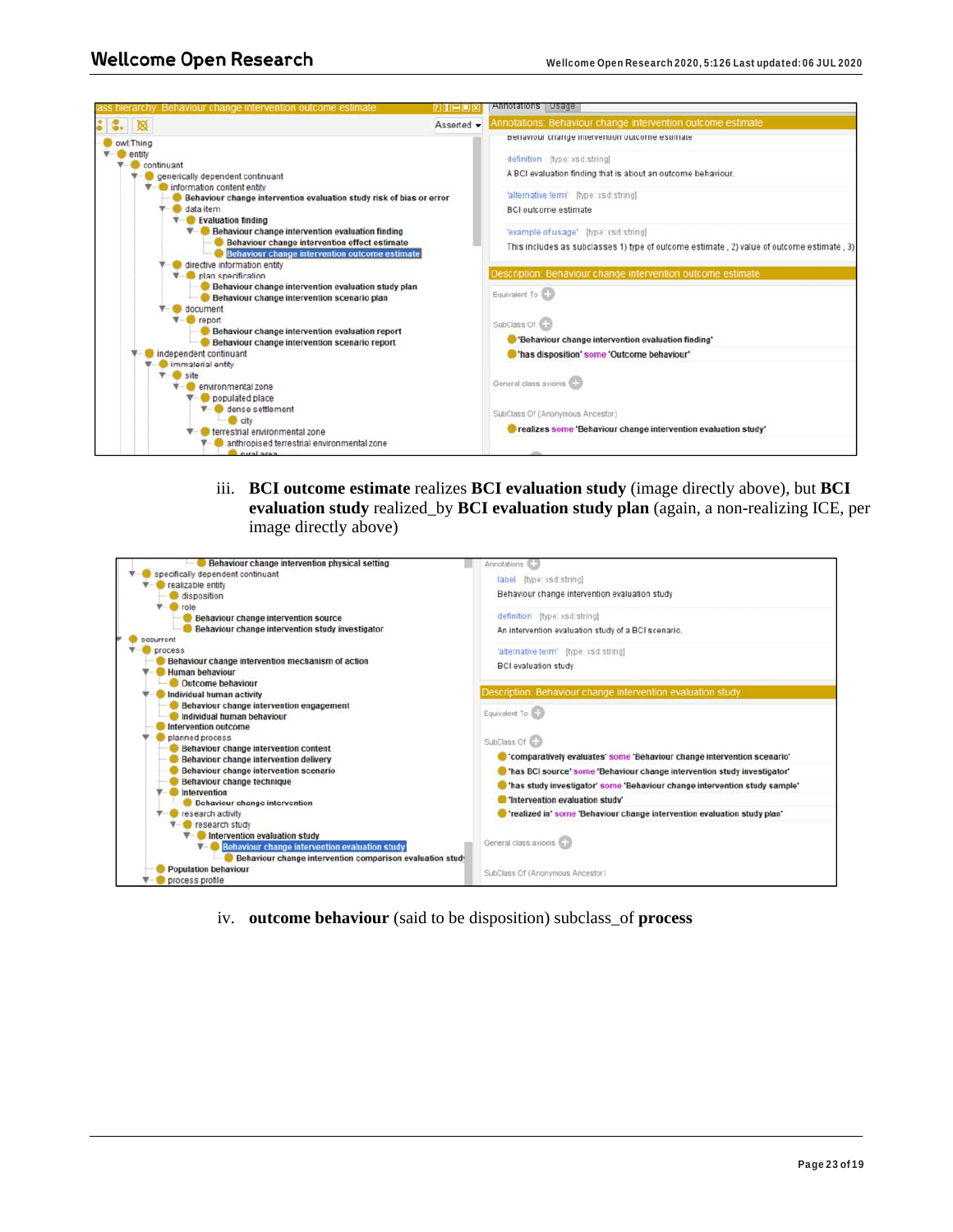

- c. **'BCI evaluation study':** said to be the disposition (SDC) had by some entity types, but it is defined as a sub-type of **planned process** (occurrent).
	- i. **BCI evaluation study risk of bias or error** and **BCI evaluation report** has\_disposition **BCI evaluation study**

| asses Object properties Data properties Annotation properties Datatypes Individuals<br>iss hierarchy: Behaviour change intervention evaluation study risk of bias or凹田田国8<br>$\mathbb{C}$ .<br>Asserted -                                                                                                                                                                                                                                                                                                                                                                                                                                                                                                                                                                              | Behaviour change intervention evaluation study risk of bias or error - BCIO:020000 - http://humanbehaviourchange.<br>≡<br>Annotations Usage<br>Annotations: Behaviour change intervention evaluation study risk of bias or error             |
|----------------------------------------------------------------------------------------------------------------------------------------------------------------------------------------------------------------------------------------------------------------------------------------------------------------------------------------------------------------------------------------------------------------------------------------------------------------------------------------------------------------------------------------------------------------------------------------------------------------------------------------------------------------------------------------------------------------------------------------------------------------------------------------|----------------------------------------------------------------------------------------------------------------------------------------------------------------------------------------------------------------------------------------------|
| owl:Thing<br>$\overline{\mathbf{v}}$ entity<br>continuant<br>generically dependent continuant<br><b>V-C</b> information content entity<br>Behaviour change intervention evaluation study risk of bias or error<br>data item<br><b>Evaluation finding</b><br>Behaviour change intervention evaluation finding<br>Behaviour change intervention effect estimate<br>Behaviour change intervention outcome estimate<br>directive information entity<br>$\nabla$ plan specification<br>Behaviour change intervention evaluation study plan<br>Behaviour change intervention scenario plan<br>document<br>- <b>O</b> report<br>Behaviour change intervention evaluation report<br>Behaviour change intervention scenario report<br>independent continuant<br>immaterial entity<br>$V -$ Site | Annotations (CD)<br>label [type: xsd:string]<br>Behaviour change intervention evaluation study risk of bias or error                                                                                                                         |
|                                                                                                                                                                                                                                                                                                                                                                                                                                                                                                                                                                                                                                                                                                                                                                                        | definition [type: xsd:string]<br>An information content entity that is about the likelihood of the BCI evaluation finding misrepresenting the outcome behaviour.<br>'alternative term' [type: xsd:string]<br>BCI study risk of bias or error |
|                                                                                                                                                                                                                                                                                                                                                                                                                                                                                                                                                                                                                                                                                                                                                                                        | Description: Behaviour change intervention evaluation study risk of bias or error<br>Equivalent To CD                                                                                                                                        |
|                                                                                                                                                                                                                                                                                                                                                                                                                                                                                                                                                                                                                                                                                                                                                                                        | SubClass Of CD<br>"has disposition' some 'Behaviour change intervention evaluation study'<br>information content entity'                                                                                                                     |

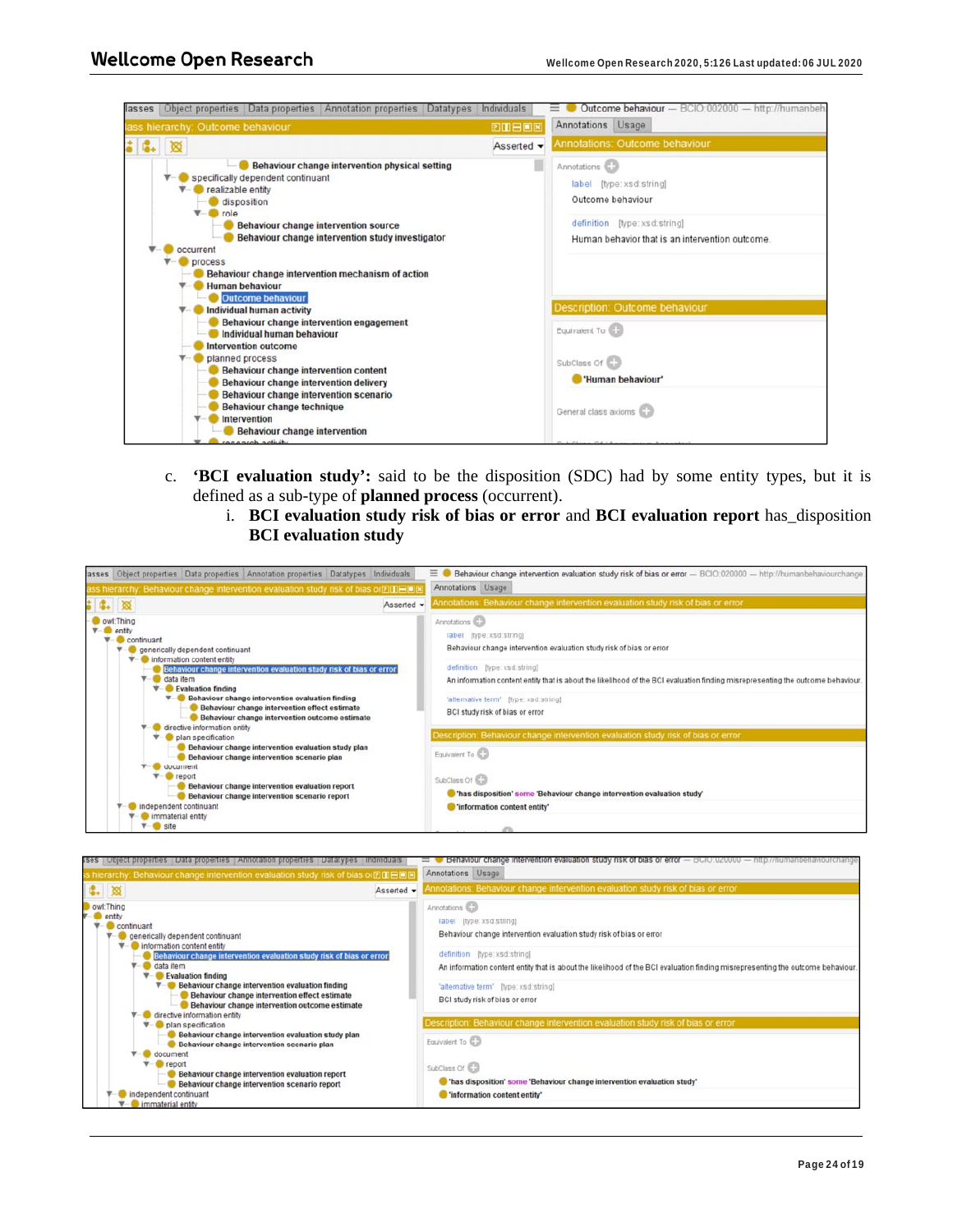ii. **BCI evaluation study** subclass\_of **planned process**



- d. **'BCI comparison evaluation study':** said to be realized in (realizable entities are SDCs in BFO) some entity types, but it is defined as a sub-type of **planned process** (occurrent).
	- i. **BCI effect estimate** (a non-realizing ICE) realizes **BCI comparison evaluation study** (a process) and **BCI evaluation study** (a process)



- ii. **BCI comparison evaluation study** subclass\_of **planned process**, and also realized\_in **BCI evaluation study plan** (another non-realizing ICE)
- iii. **BCI comparison evaluation study** has\_study\_investigator **BCI study sample**, making the study sample the same as the study investigator
- iv. **BCI comparison evaluation study** difference\_between **BCI scenario**, which confuses the comparison of difference (process) and the difference itself (a quality)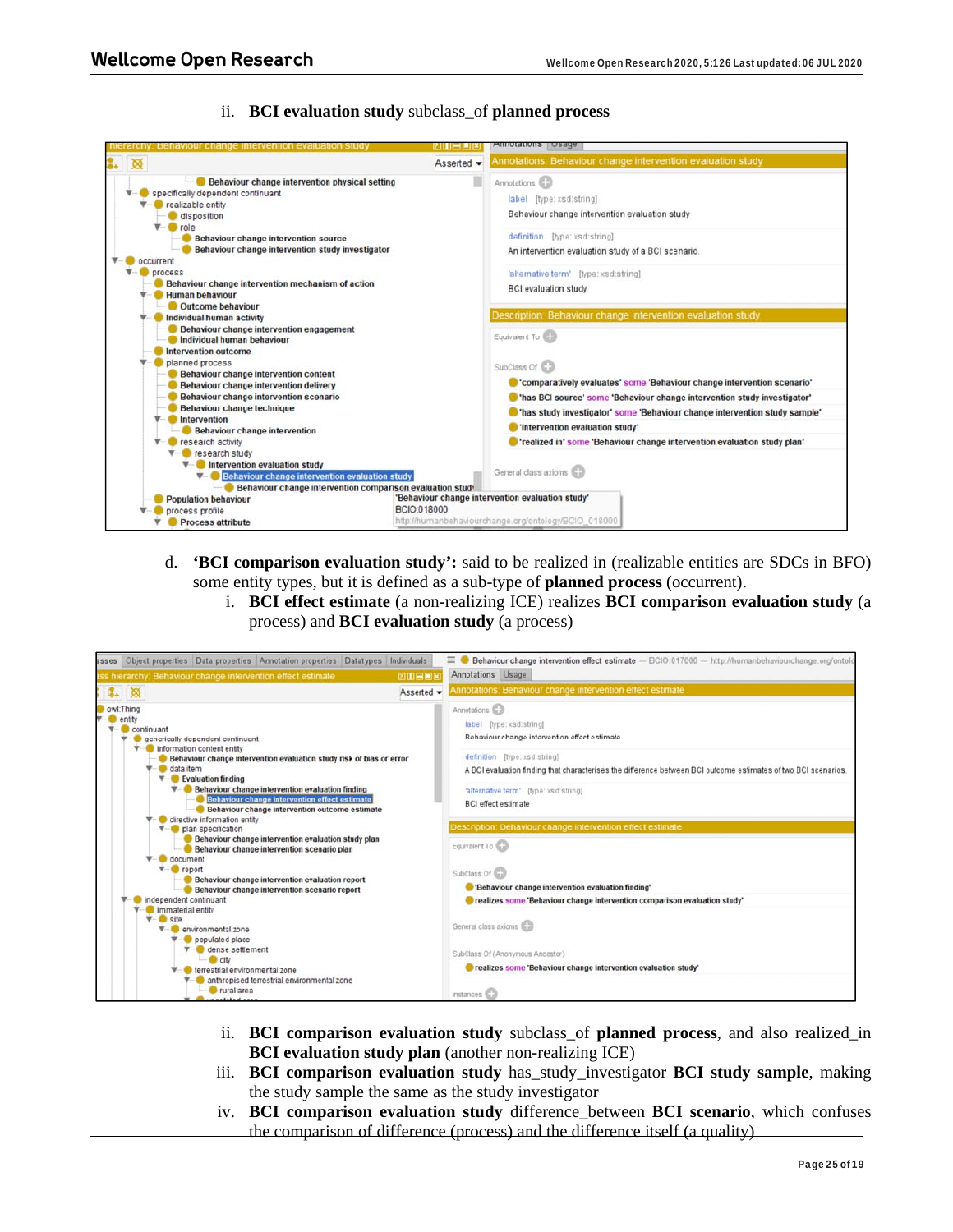

- B. **Bearer\_of Relation used incorrectly.** Wright et al. use the bearer\_of relation in their ontology in a way that is inconsistent with the realist principles of BFO and the OBO Foundry. They allow that some entities can be bearers of material entities (ICs) like object aggregates and systems.
	- a. **'BCI context':** said to be bearer\_of **BCI setting** and **BCI population**, which are defined as object aggregate and human population, respectively. This entails that an object aggregate (e.g. a context) can bear a human population (an object aggregate).
		- i. **BCI context** bearer\_of **BCI setting** and **BCI population**
		- ii. **BCI context** subclass\_of **object aggregate**
		- iii. **BCI population** subclass\_of **object aggregate**
		- iv. **BCI setting** subclass\_of **object aggregate**

| es Object properties Data properties Annotation properties Datatypes<br>Individuals                                                                                                                                                                                                                                                                                                                                                                                                                                                                                                                                                                                                                                                                                                        |            | Behaviour change intervention context - BCIO:005000 - http://humanbehaviourchange.org/ontology/BCIO 005000                                                                                                                                                                                                                                                                                                                                                                                                                                                                                     |  |
|--------------------------------------------------------------------------------------------------------------------------------------------------------------------------------------------------------------------------------------------------------------------------------------------------------------------------------------------------------------------------------------------------------------------------------------------------------------------------------------------------------------------------------------------------------------------------------------------------------------------------------------------------------------------------------------------------------------------------------------------------------------------------------------------|------------|------------------------------------------------------------------------------------------------------------------------------------------------------------------------------------------------------------------------------------------------------------------------------------------------------------------------------------------------------------------------------------------------------------------------------------------------------------------------------------------------------------------------------------------------------------------------------------------------|--|
| nierarchy. Behaviour change intervention context                                                                                                                                                                                                                                                                                                                                                                                                                                                                                                                                                                                                                                                                                                                                           | 南田田園園      | Annotations Usage                                                                                                                                                                                                                                                                                                                                                                                                                                                                                                                                                                              |  |
| $\mathbb{R}$ $\mathbb{R}$                                                                                                                                                                                                                                                                                                                                                                                                                                                                                                                                                                                                                                                                                                                                                                  | Asserted - | unotations. Behaviour change intervention context                                                                                                                                                                                                                                                                                                                                                                                                                                                                                                                                              |  |
| construction<br>research facility<br><b>V</b> -C transport feature<br><b>V-Constructed pavement</b><br><b>O</b> road<br>- <b>Dark</b><br>solid astronomical body part<br><b>beach</b><br><b>O</b> object<br>object aggregate<br><b>Behaviour change intervention context</b><br>Behaviour change intervention setting<br><b>Human population</b><br>Behaviour change intervention population<br>Behaviour change intervention social setting<br>Behaviour change intervention study sample<br>organization<br>system<br>▼ environmental system<br>Behaviour change intervention physical setting<br>specifically dependent continuant<br>realizable entity<br>disposition<br>role <sup>1</sup><br>Behaviour change intervention source<br>Behaviour change intervention study investigator |            | Annotations (CD)<br>label livne: xsd:string)<br>Behaviour change intervention context<br>definition [type: xsd:string]<br>An aggregate of entities that are independent of the intervention but may influence the effect of a BCI on its outcome behaviour<br>'alternative term' (type: xsd:string)<br><b>BCI</b> context<br>Description: Behaviour change intervention context<br>Equivalent To CD<br>SubClass Of CD<br>bearer of some 'Behaviour change intervention population'<br>bearer of' some 'Behaviour change intervention setting'<br>Cobject aggregate'<br>General class axioms CD |  |

- b. **'BCI setting':** said to be bearer\_of **BCI physical setting** and **BCI social setting**, which are defined as **environmental system** and **human population**, respectively. This entails that an object aggregate (e.g. a setting) can bear a human population (object aggregate) or a system (material entity/IC)
	- i. **BCI setting** bearer\_of **BCI physical setting** and **BCI social setting**
	- ii. **BCI setting** subclass\_of **object aggregate**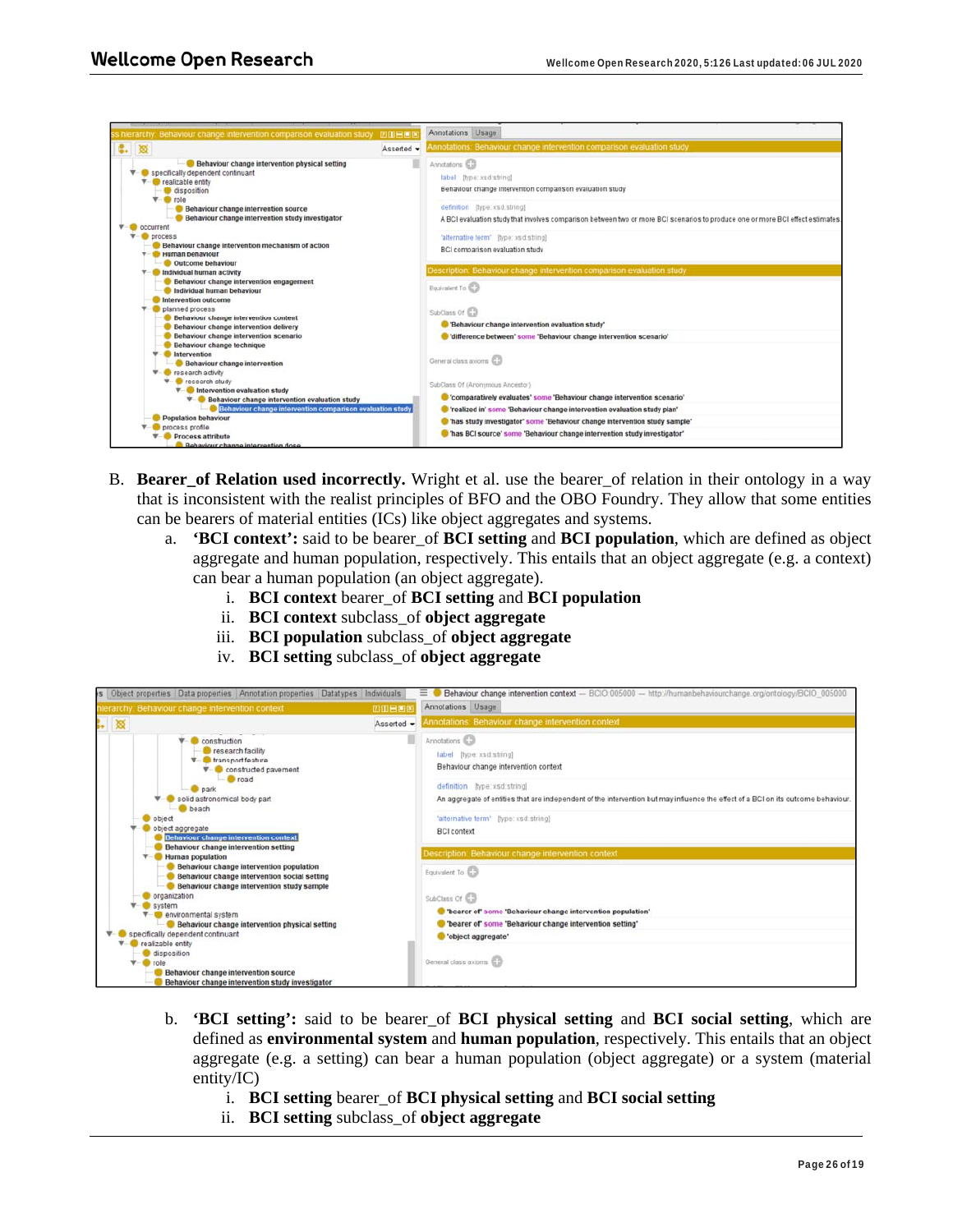- iii. **BCI physical setting** subclass\_of **environmental system**
- iv. **BCI social setting** subclass\_of **human population** (object aggregate)



- C. **Location of BCI Scenario:** Wright et al. define **BCI scenario** as being located\_in other occurrent entities in their ontology, some of which may be distinct, and even non-overlapping occurrent entities. Given the definition for the located\_in relation, this is inconsistent since the "target" must be "entirely within" the location.
	- a. **Entirely Within:** The located in relation is defined as requiring the "target" to be "entirely within" the location.



- b. **BCI scenario** located\_in **BCI**
- c. **BCI scenario** located\_in **BCI engagement**
- d. **BCI scenario** located\_in **BCI mechanism of action**
- e. **BCI scenario** located\_in **outcome behaviour** (defined as a disposition and a process). This implies a process (BCI scenario) is located\_in a disposition.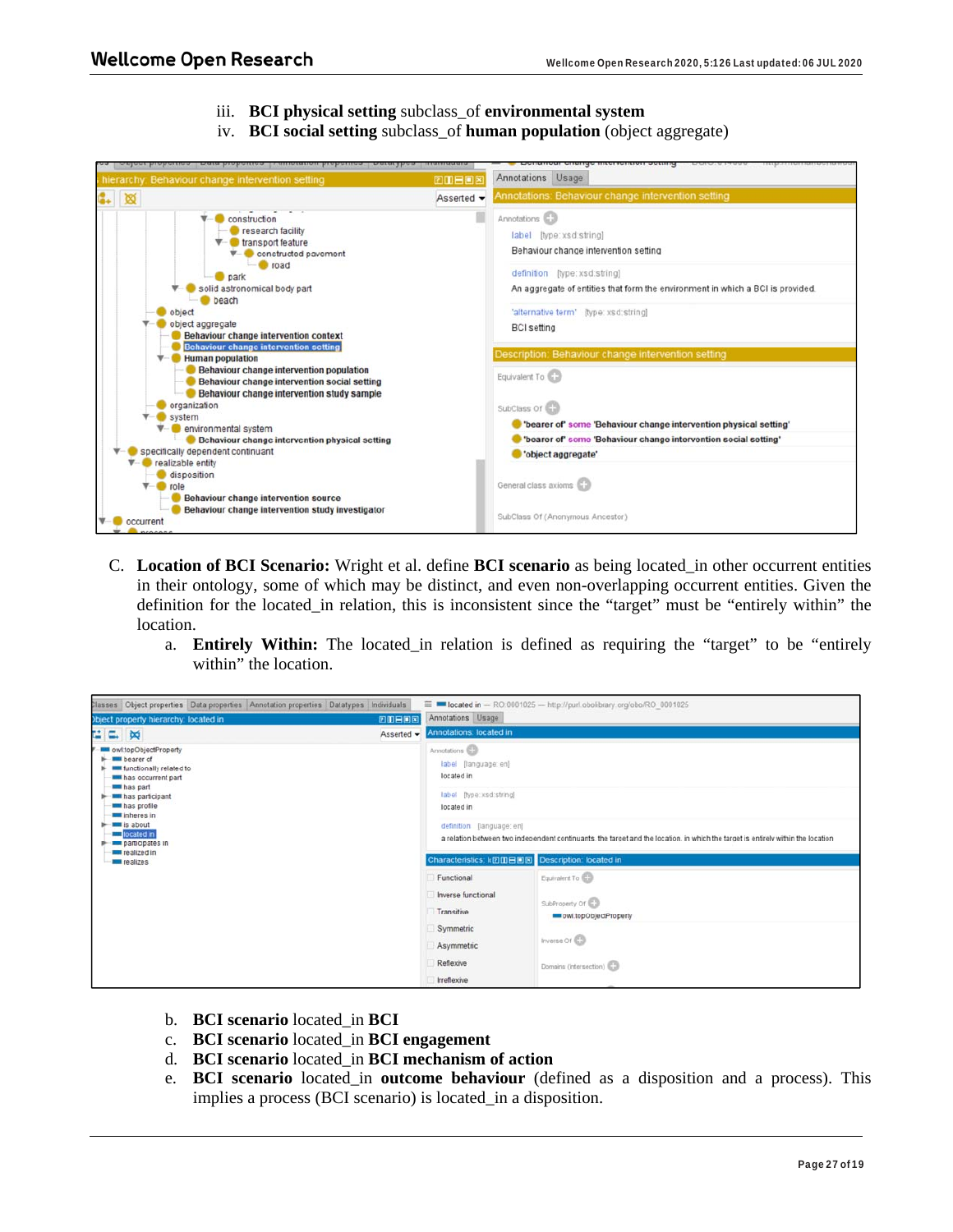

#### **3. Conclusion**

In our view, Wright, et al.'s work developing the BCIO, as well as their RODM/SELAR3 method, constitutes a valuable and timely contribution to the field. As the authors point out, changing behaviors (whether at the individual, group, or organizational level) is required to improve public health and well-being, and to facilitate environmental sustainability (p. 3). Insofar as these things are valuable, so will be the need to study BCIs, their efficacy, how various factors like environment or technique influence their implementation or outcomes, and so forth. Hence, given the complexity of the phenomena surrounding BCIs, the volume of research and data on BCIs, and the heterogeneity of this data, we agree with Wright, et al. that development of the BCIO is an extremely important project to undertake.

Importantly, the authors are committed to developing an ontology that is compliant with BFO and follows the principles of good ontology building used by the OBO Foundry. Indeed, Wright et al.'s RODM method outlined in the paper is strikingly analogous to the basic steps of building an ontology outlined in (Arp, Smith, & Spear 2015). For instance, Wright et al.'s method starts with defining the scope and identifying key entities, moves through a process of ensuring understandability and usability, and ends with specifying relations and making the ontology machine readable for dissemination, access, and maintenance. Arp and colleagues start with "demarcating the subject matter" and "gathering information," and then move to "regimenting the result to ensure" coherence, compatibly, and understandability, and end with "formalizing the regimented representational artifact" (Arp, Smith, and Spear 2015, p. 50). Moreover, in addition to the steps of development, Wright, et al. seem to subscribe to many of the core principles of good ontology design, like *perspectivalism*, *fallibilism*, *re-use*, and *openendedness*.

Despite the importance of the authors' contribution, and without any intention of undermining that value, our review concentrated on the shortcomings of the ontology as it stands at present. In particular, we found that the BCIO is at present not fully compliant with BFO, nor does it yet fully adhere to the realist methodology underlying BFO and the OBO Foundry. It is this methodology that facilitates achieving unification in a discipline, and promotes the interoperability and scalability of the ontologies developed. This motivates our recommendation that the authors' data-driven approach be paired with a process of